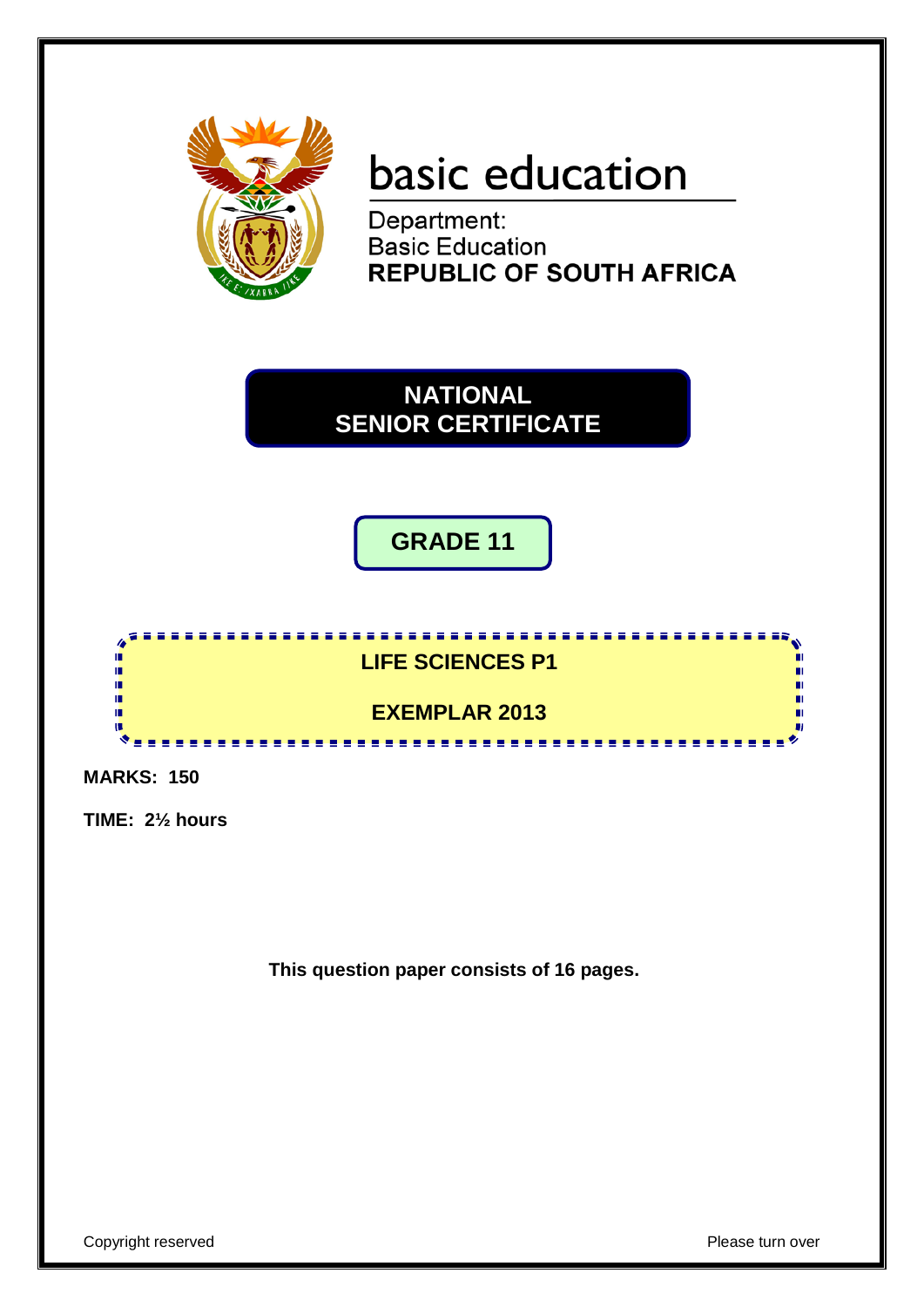## **INSTRUCTIONS AND INFORMATION**

Read the following instructions carefully before answering the questions.

- 1. Answer ALL the questions.
- 2. Write ALL the answers in your ANSWER BOOK.
- 3. Start the answers to EACH question at the top of a NEW page.
- 4. Number the answers correctly according to the numbering system used in this question paper.
- 5. Present your answers according to the instructions for each question.
- 6. ALL drawings should be done in pencil and labelled in blue or black ink.
- 7. Draw diagrams or flow charts only when asked to do so.
- 8. The diagrams in this question paper are NOT necessarily all drawn to scale.
- 9. Do NOT use graph paper.
- 10. You may use a non-programmable calculator, protractor and compass, when needed.
- 11. Write neatly and legibly.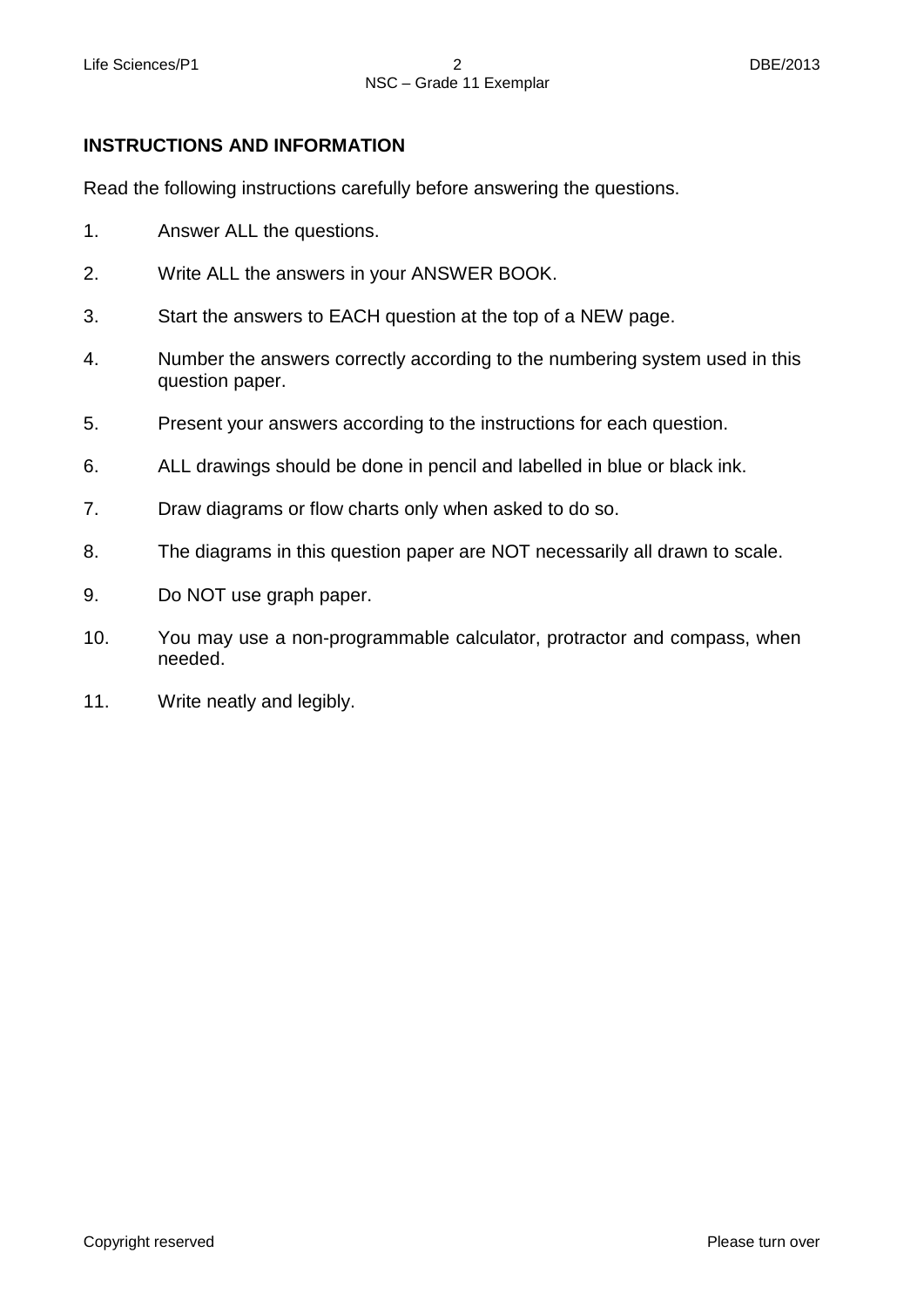# **SECTION A**

### **QUESTION 1**

- 1.1 Various options are provided as possible answers to the following questions. Choose the correct answer and write only the letter (A to D) next to the question number (1.1.1 to 1.1.10) in the ANSWER BOOK, for example 1.1.11 D.
	- 1.1.1 Air breathed out is different from air breathed in because it …
		- A contains less carbon dioxide.
		- B is cooler.
		- C is drier.
		- D contains less oxygen.
	- 1.1.2 The lungs of a long-term smoker will have ...
		- A constricted bronchioles.
		- B thinner walls.
		- C a larger surface area.
		- D an increased capacity for gaseous exchange.
	- 1.1.3 Which ONE of the following statements is TRUE about the relationship between a predator and its prey?
		- A There is interspecific competition.
		- B The size of the predator population is density dependent and is controlled by the size of the prey population.
		- C An increased number of predators leads to an increased number of prey.
		- D A decreased number of predators leads to a decreased number of prey.
	- 1.1.4 The following are involved in the process of cellular respiration:
		- 1. Energy
		- 2. Carbohydrates
		- 3. Carbon dioxide
		- 4. Water
		- 5. Oxygen

Which ONE of the following equations correctly represents their involvement in the process of cellular respiration?

 $A$   $2 + 3 = 1 + 4 + 5$ B  $2 + 4 = 1 + 3 + 5$ C  $1 + 2 = 3 + 4 + 5$ D  $2 + 5 = 1 + 3 + 4$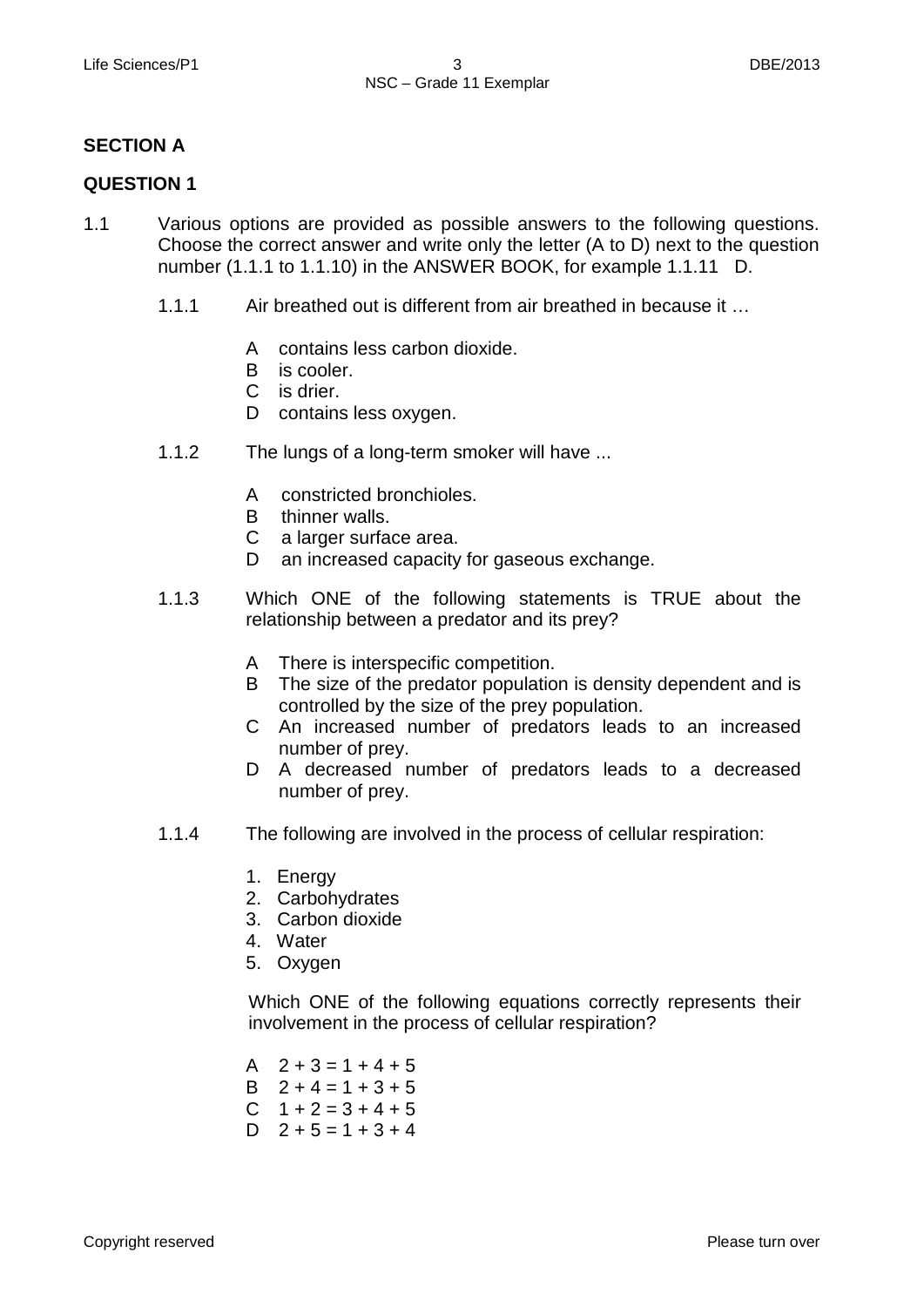1.1.5 A phase that forms part of cellular respiration is the ...

- A Krebs cycle.
- B dark phase.
- C light-independent phase.
- D light phase.

QUESTIONS 1.1.6 and 1.1.7 are based on the diagram below showing the human thorax.



- 1.1.6 Which of the following are represented by **A**, **D** and **G**?
	- A Larynx, trachea, diaphragm
	- B Intercostal muscle, bronchus, larynx
	- C Larynx, lung, alveolus
	- D Bronchiole, lung, alveolus
- 1.1.7 Which ONE of the following is a function of structure **H**?
	- A During inhalation it contracts and during exhalation it relaxes.
	- B During inhalation it relaxes and during exhalation it contracts.
	- $\mathsf C$ During inhalation it is arched and during exhalation it relaxes.
	- D During inhalation it contracts and during exhalation it is flattened.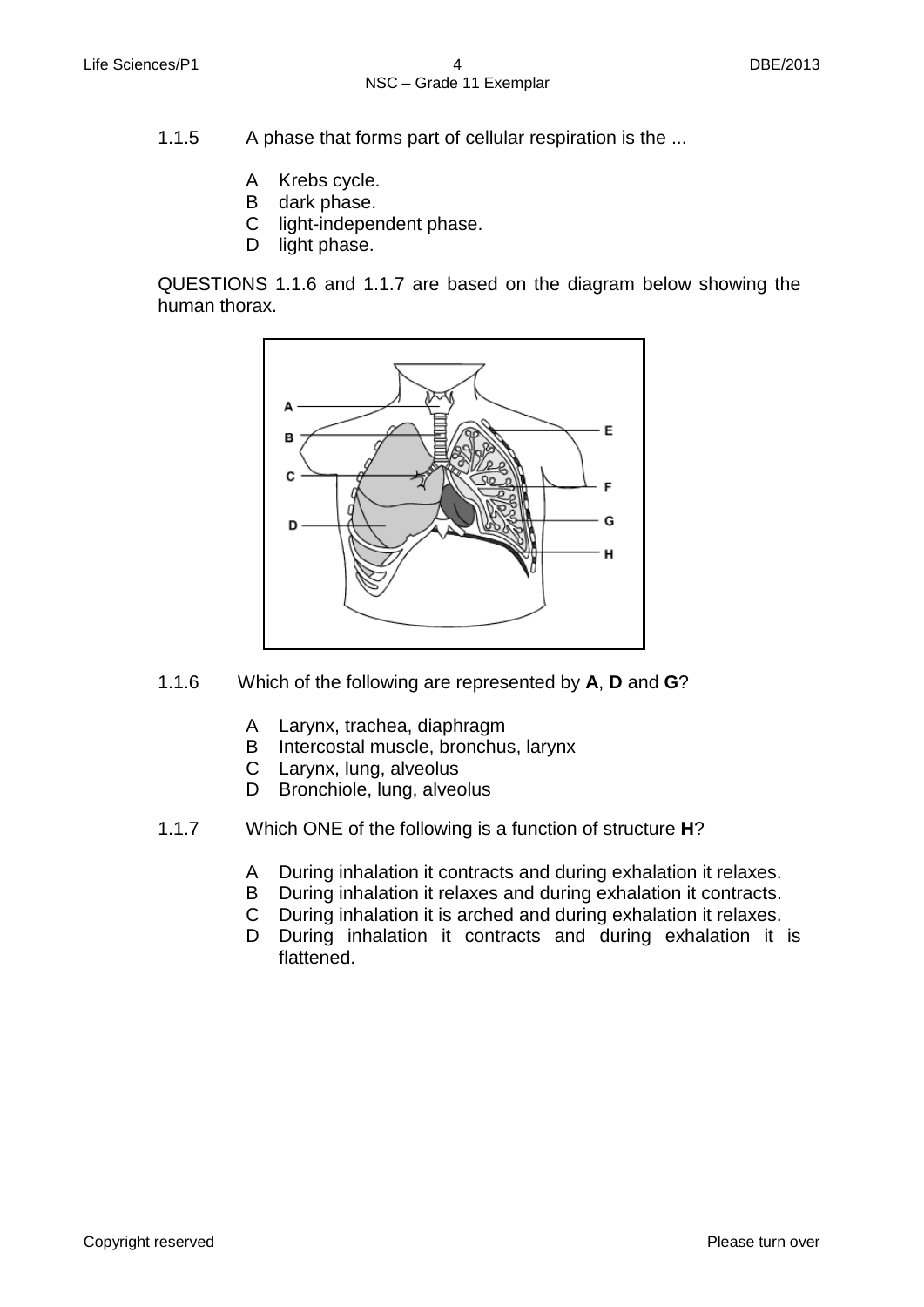- 1.1.8 Study the features listed below.
	- 1. Lined by hair to remove dust
	- 2. Has cartilage rings that are C-shaped to allow the oesophagus to stretch during swallowing
	- 3. Lined by ciliated columnar tissue with goblet cells to secrete mucus to trap dust and germs

Which combination of features are adaptations of the trachea?

- A 1, 2 and 3
- B 1 only
- C 2 and 3 only
- D 3 only
- 1.1.9 Several features are listed below.
	- 1. Large surface area
	- 2. Thin surface
	- 3. Moist surface
	- 4. Many capillaries

Which of the above are features of an efficient gaseous exchange surface?

- A 1, 2, 3 and 4
- B 1, 2 and 4
- C 1, 3 and 4
- D 2, 3 and 4
- 1.1.10 Test tubes **A** and **B** below were placed in bright light.



Which of the following is correct regarding the test tubes?

- A CO2 will be used in test tube **A**.
- B O2 and CO2 will be produced in test tube **B**.
- C O2 and CO2 will be produced in test tubes **A** and **B**.
- D CO2 will be used in test tubes **A** and **B**. (10 x 2) **(20)**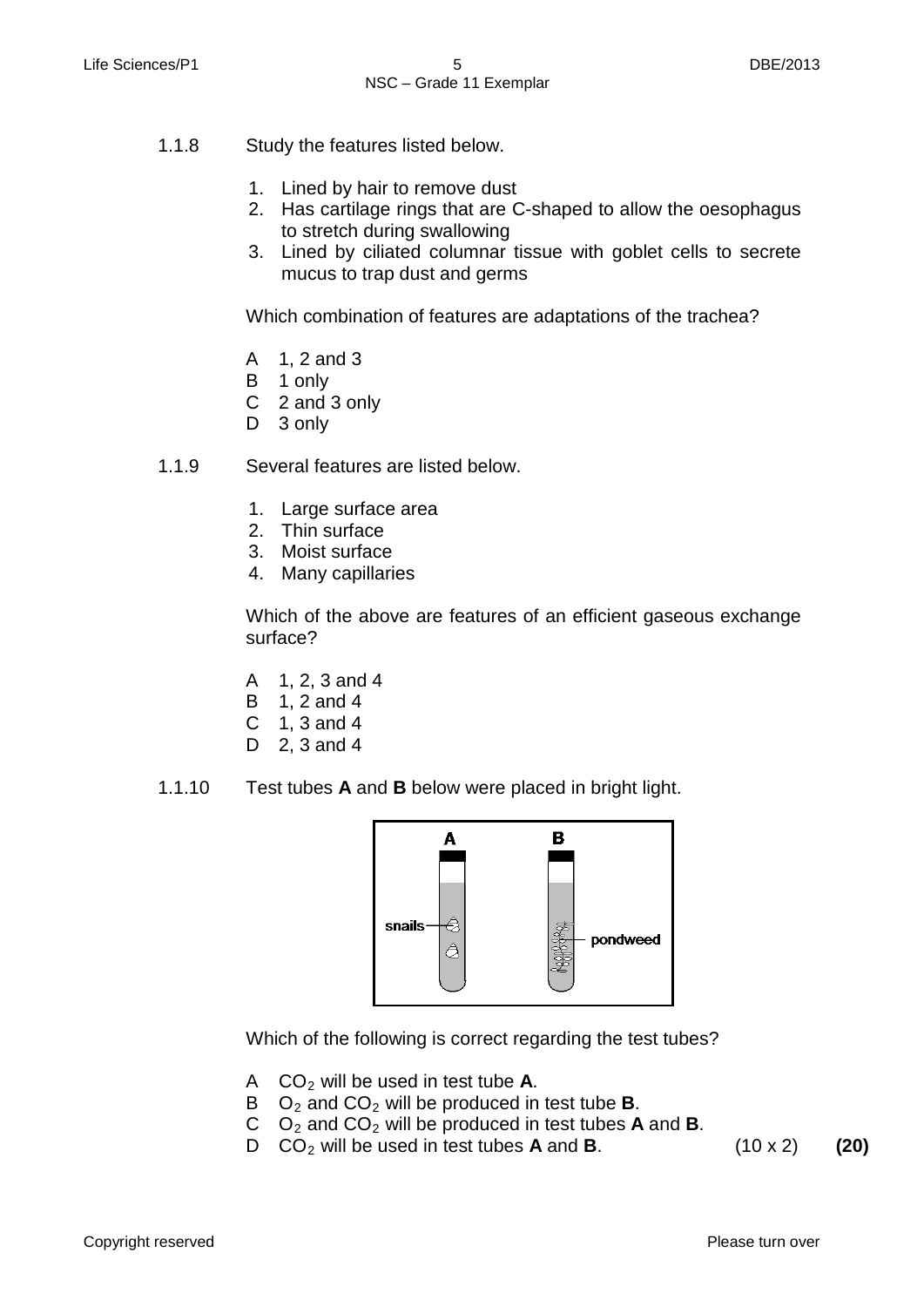- 1.2 Give the correct **biological term** for each of the following descriptions. Write only the term next to the question number (1.2.1 to 1.2.6) in the ANSWER BOOK, for example 1.2.7 oxygen.
	- 1.2.1 The hunting of elephants in order to regulate their population size
	- 1.2.2 A protective membrane surrounding the lungs
	- 1.2.3 The process in plants during which radiant energy is converted into chemical energy
	- 1.2.4 The inherent ability of a population to increase in size
	- 1.2.5 The process of filtering the accumulated waste products of metabolism from the blood of a patient whose kidneys are not functioning properly
	- 1.2.6 A chronic medical disorder of the lungs in which the air sacs are dilated or enlarged and lack flexibility **(6)**

1.3 Indicate whether each of the statements in COLUMN I applies to **A ONLY**, **B ONLY**, **BOTH A AND B** or **NONE** of the items in COLUMN II. Write **A only**, **B only**, **both A and B** or **none** next to the question number (1.3.1 to 1.3.6) in the ANSWER BOOK, for example 1.3.7 B only.

|       | <b>COLUMNI</b>                                                                                        | <b>COLUMN II</b>                                                             |
|-------|-------------------------------------------------------------------------------------------------------|------------------------------------------------------------------------------|
| 1.3.1 | Mouth-to-mouth respiration                                                                            | A: artificial respiration<br>B: resuscitation                                |
| 1.3.2 | The maximum number of individuals in<br>a population that can be supported by<br>the environment      | A: carrying capacity<br>B: limiting factor                                   |
| 1.3.3 | A product of cellular respiration which<br>supplies energy needed for metabolic<br>reactions in cells | A: oxygen<br>B: ATP                                                          |
| 1.3.4 | <b>Breathing muscles</b>                                                                              | A: intercostal muscles<br>B: diaphragm muscle                                |
| 1.3.5 | The series of changes in an ecosystem<br>community from bare rock to a forest                         | A: succession<br>B: resource partitioning                                    |
| 1.3.6 | An example of social organisation that<br>increases the chances of survival                           | A: division of labour in bees<br>B: a herd of zebras<br>$\sim$ $\sim$ $\sim$ |

(6 x 2) **(12)**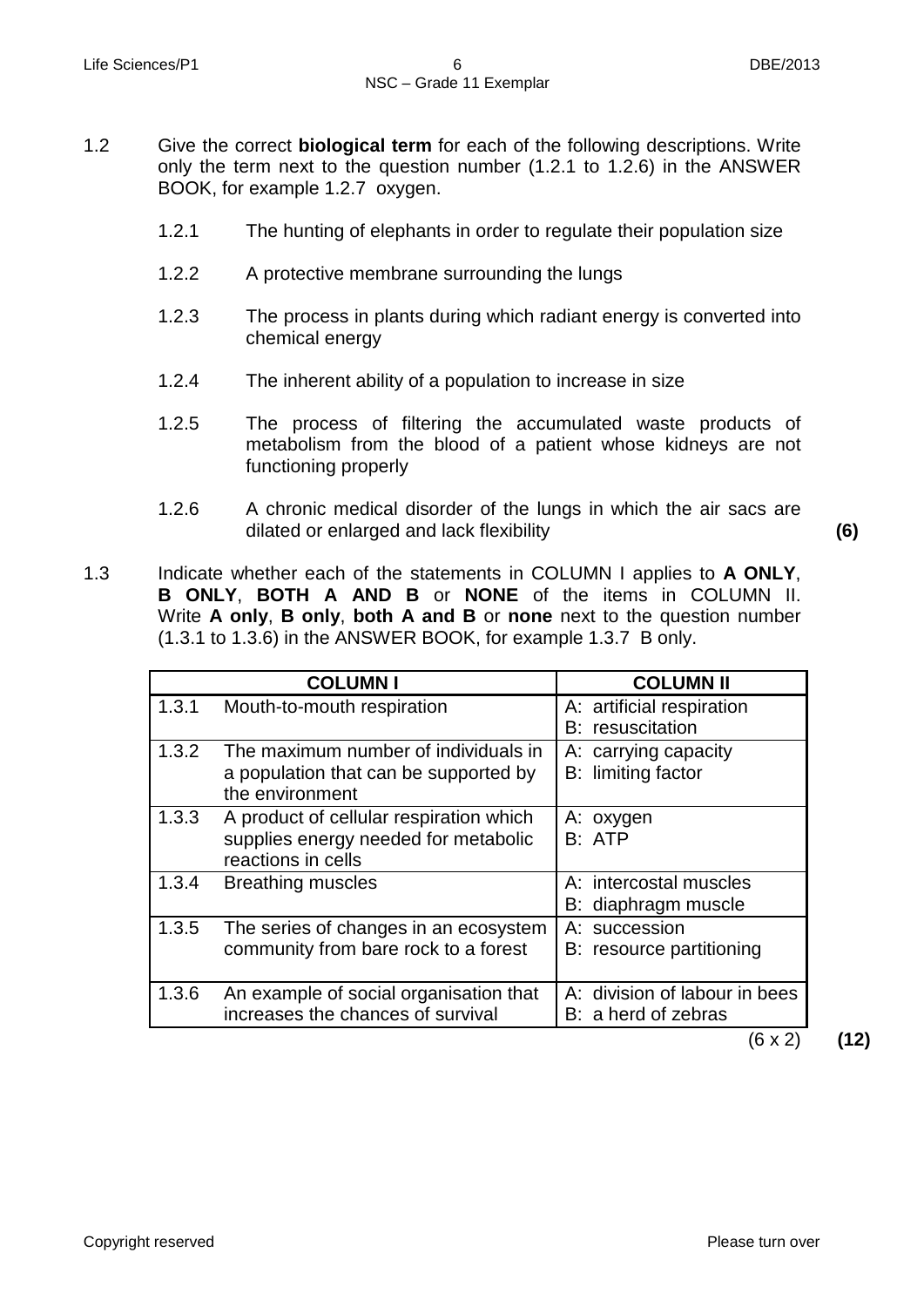1.4 The diagram below represents an alveolus and its blood capillary.



Indicate the letter on the diagram which represents each of the following. Write only the letter (A to G) next to the question number (1.4.1 to 1.4.5) in the ANSWER BOOK, for example 1.4.6 H.

| 1.4.1 | Red blood corpuscle                                                                                   | (1)        |
|-------|-------------------------------------------------------------------------------------------------------|------------|
| 1.4.2 | Squamous epithelial cells of the alveolus                                                             | (1)        |
| 1.4.3 | The direction in which most oxygen molecules will<br>move<br>between the alveolus and blood capillary | (1)        |
| 1.4.4 | The area with the highest carbon dioxide concentration in<br>the blood capillary                      | (1)        |
| 1.4.5 | The area with the lowest oxygen concentration in the blood<br>capillary                               | (1)<br>(5) |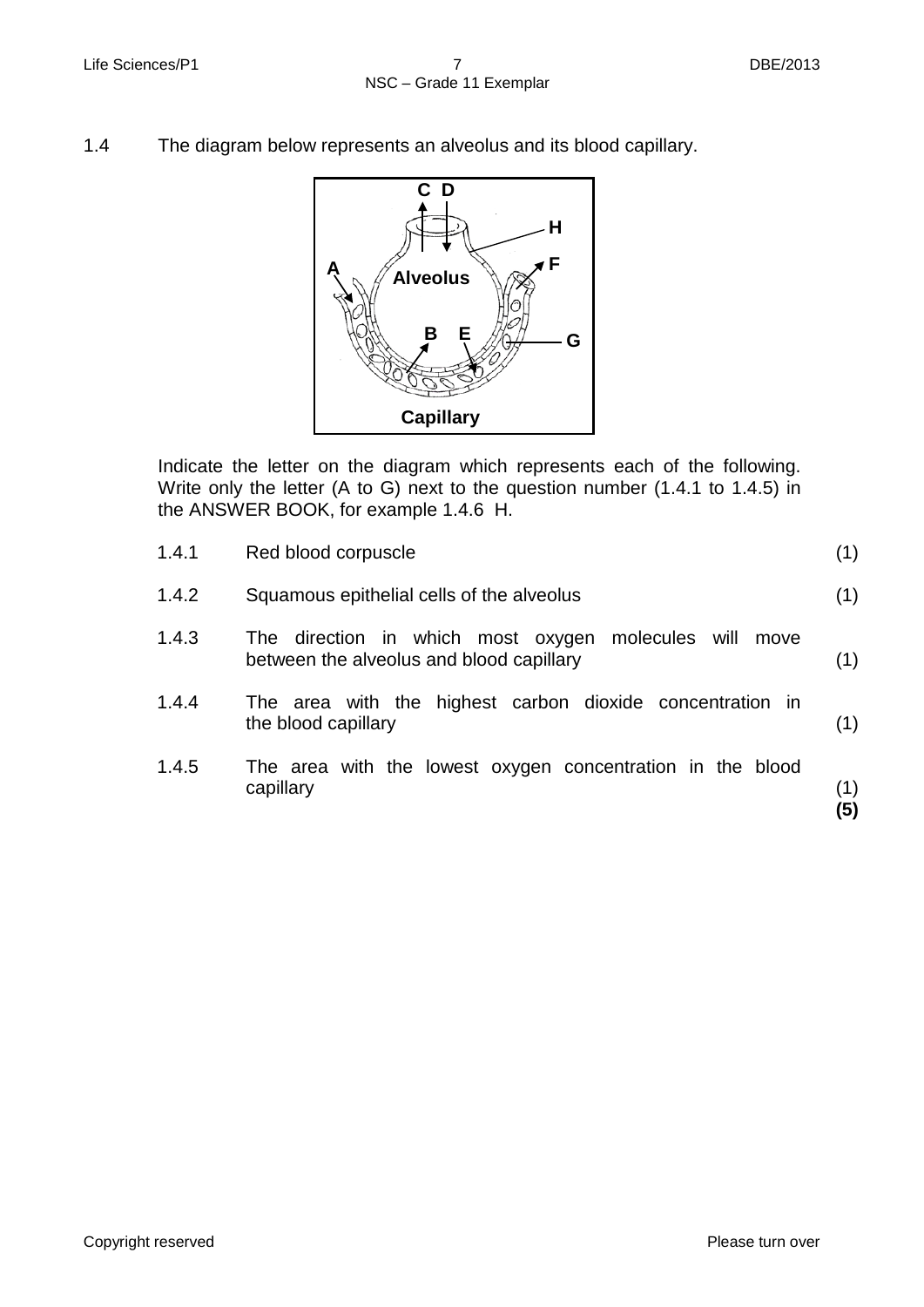- 1.5 Choose a term from the list below that matches each of the following examples of social behaviour. Write only the letter (A to F) next to the question number (1.5.1 to 1.5.7) in the ANSWER BOOK, for example 1.5.8 G.
	- A Resource partitioning
	- B Intraspecific competition<br>C Commensalism
	- **Commensalism**
	- D Mutualism<br>E Interspecifi
	- E Interspecific competition<br>F Parasitism
	- Parasitism
	- 1.5.1 Peacocks display the large, brightly-coloured feathers of their tails.
	- 1.5.2 A hippopotamus deposits a mixture of dung and urine on the edge of a grazing area.
	- 1.5.3 Vultures and crows feed on the same carcass.
	- 1.5.4 A remora fish attached to a shark gets leftovers when the shark feeds.
	- 1.5.5 Bees visit flowers to get nectar whilst pollen attaches to their bodies.
	- 1.5.6 Different animals feed on different types of vegetation like grass, shrubs and trees.
	- 1.5.7 Mosquitoes bite and deposit the malaria-causing organism into the blood of a human. **(7)**

# **TOTAL SECTION A: 50**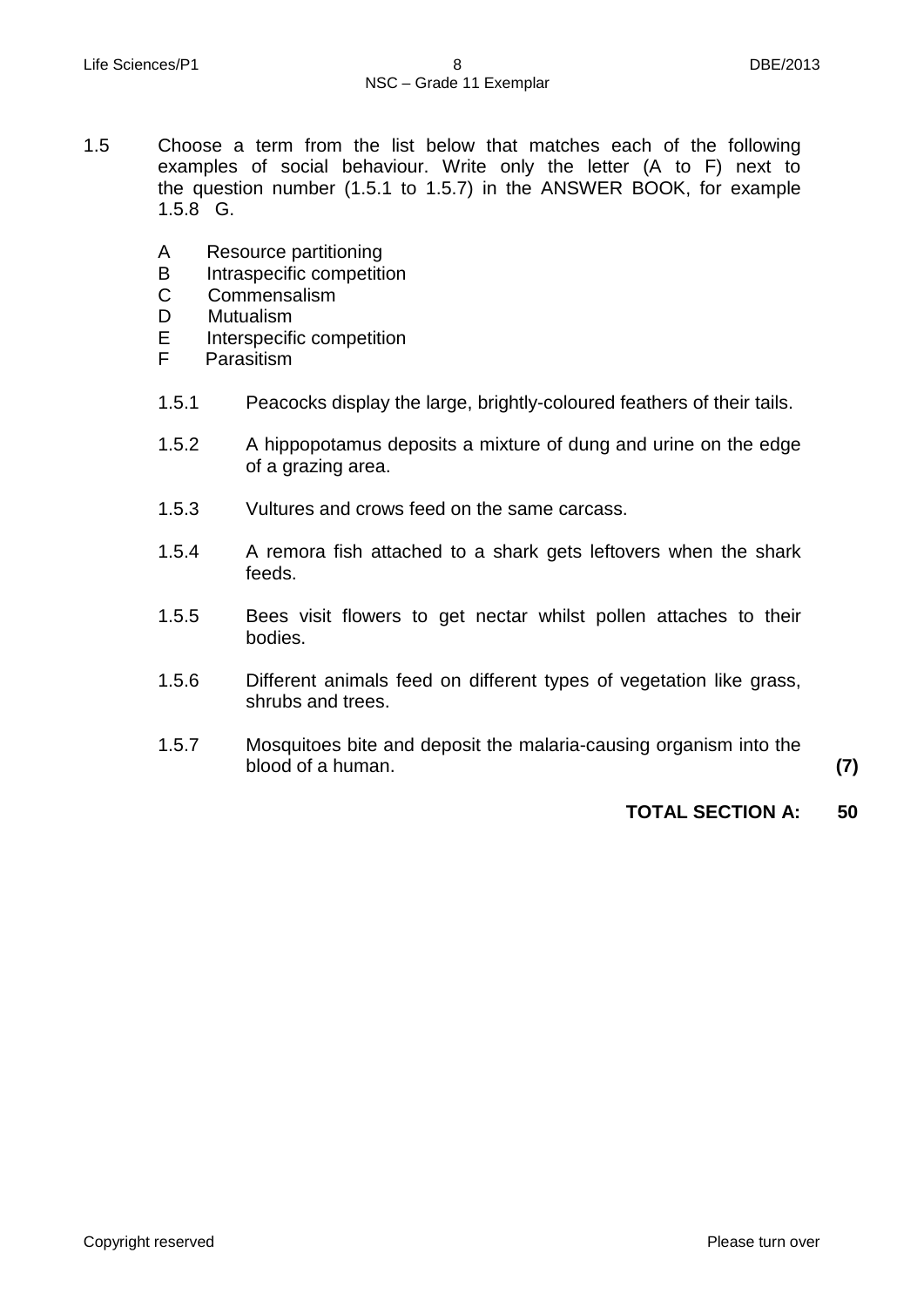# **SECTION B**

# **QUESTION 2**

2.1 Study the diagram below which shows the human digestive system.



| 2.1.1 | Label parts $A, C, E$ and H.       | (4) |
|-------|------------------------------------|-----|
| 2.1.2 | Write the LETTER only of the part: |     |
|       | (a) That stores bile               |     |

- (b) Where chemical digestion of protein begins (1)
- (c) Where most water and mineral salts are absorbed (1) **(7)**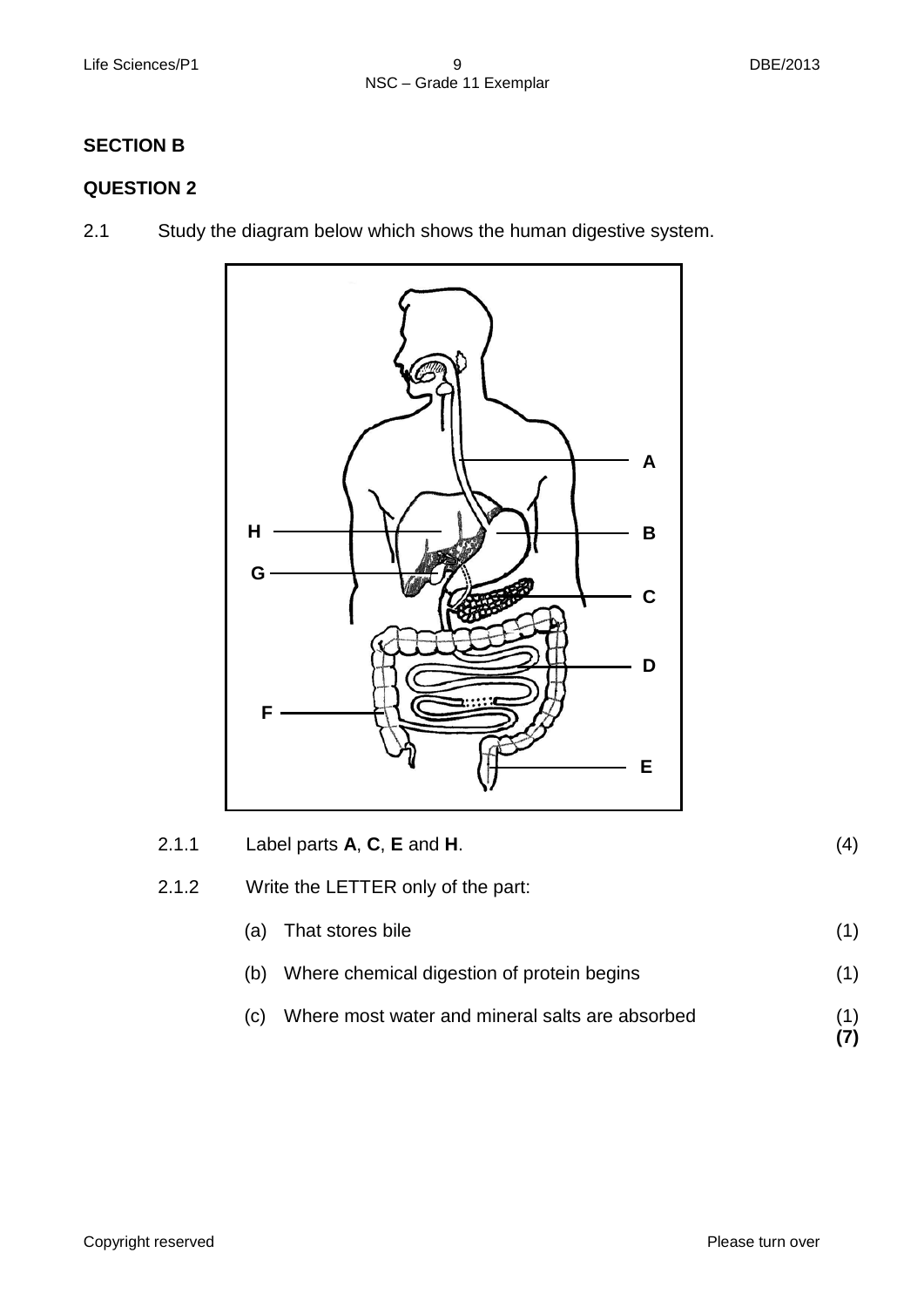2.2 When light shines on pondweed, *Elodea sp*, bubbles of gas are released. The rate at which bubbles of gas are produced can be used to measure the rate of photosynthesis.

> An investigation was carried out to study the effect of different colours of light on the rate of photosynthesis in the pondweed.

- The pondweed was exposed to one colour of light and left for 5 minutes before measurements were taken.
- The time taken for the release of 20 bubbles was recorded.
- The procedure was repeated using light of a different colour of equal intensity.
- The apparatus was set up as shown in the diagram below.



The results are shown in the table below.

| <b>COLOUR</b><br><b>OF LIGHT</b> | <b>TIME TAKEN TO</b><br><b>RELEASE 20 BUBBLES</b><br>(SECONDS) |
|----------------------------------|----------------------------------------------------------------|
| Violet                           | 80                                                             |
| <b>Blue</b>                      | 40                                                             |
| Green                            | 160                                                            |
| Yellow                           | 140                                                            |
| Red                              | 7٨                                                             |

| 2.2.1 | Which colour light is the best for photosynthesis? |  |
|-------|----------------------------------------------------|--|
|       |                                                    |  |

2.2.2 State the:

|  | (a) Independent variable |  |
|--|--------------------------|--|
|--|--------------------------|--|

- (b) Dependent variable
- 2.2.3 Calculate the average time taken for the release of 20 bubbles for all colours. Show all working. (3)
- 2.2.4 Express bubble production under violet, blue and green light as a ratio. (2)

(1)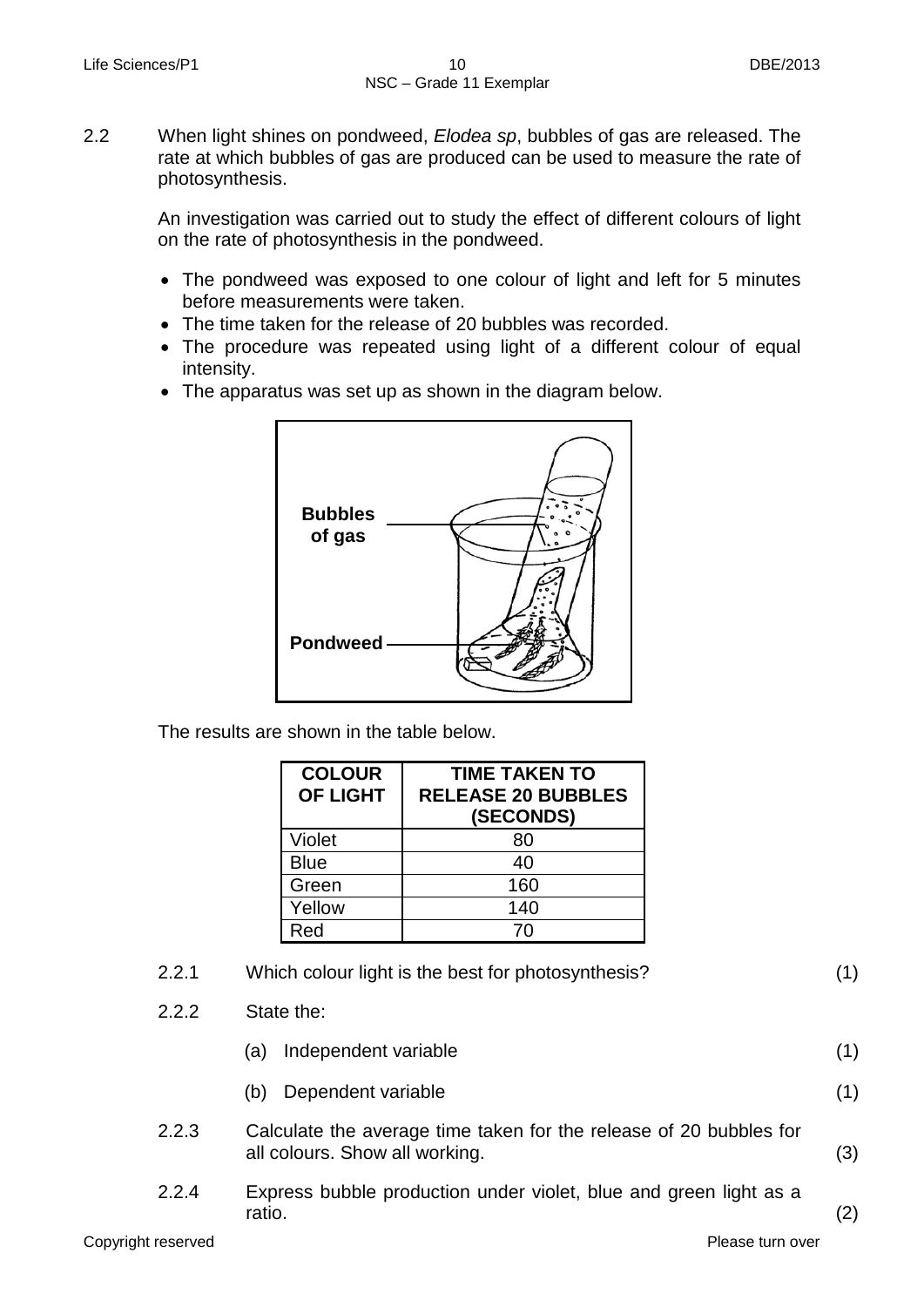|     | 2.2.5 | Explain why the apparatus is left for 5 minutes under each colour of<br>light before taking measurements.            | (2)         |
|-----|-------|----------------------------------------------------------------------------------------------------------------------|-------------|
|     | 2.2.6 | Without modifying the apparatus, how could the reliability of the<br>results be increased?                           | (1)         |
|     | 2.2.7 | Using the results, explain how, when white light shines on the<br>plant, the leaves appear to be green.              | (2)         |
|     | 2.2.8 | Draw a bar graph of the results shown in the table.                                                                  | (8)<br>(21) |
| 2.3 |       | Draw a labelled diagram of an organelle present in the leaves of plants to<br>show where photosynthesis takes place. | (5)         |
| 2.4 |       | Tabulate THREE differences between aerobic and anaerobic respiration.                                                | (7)<br>[40] |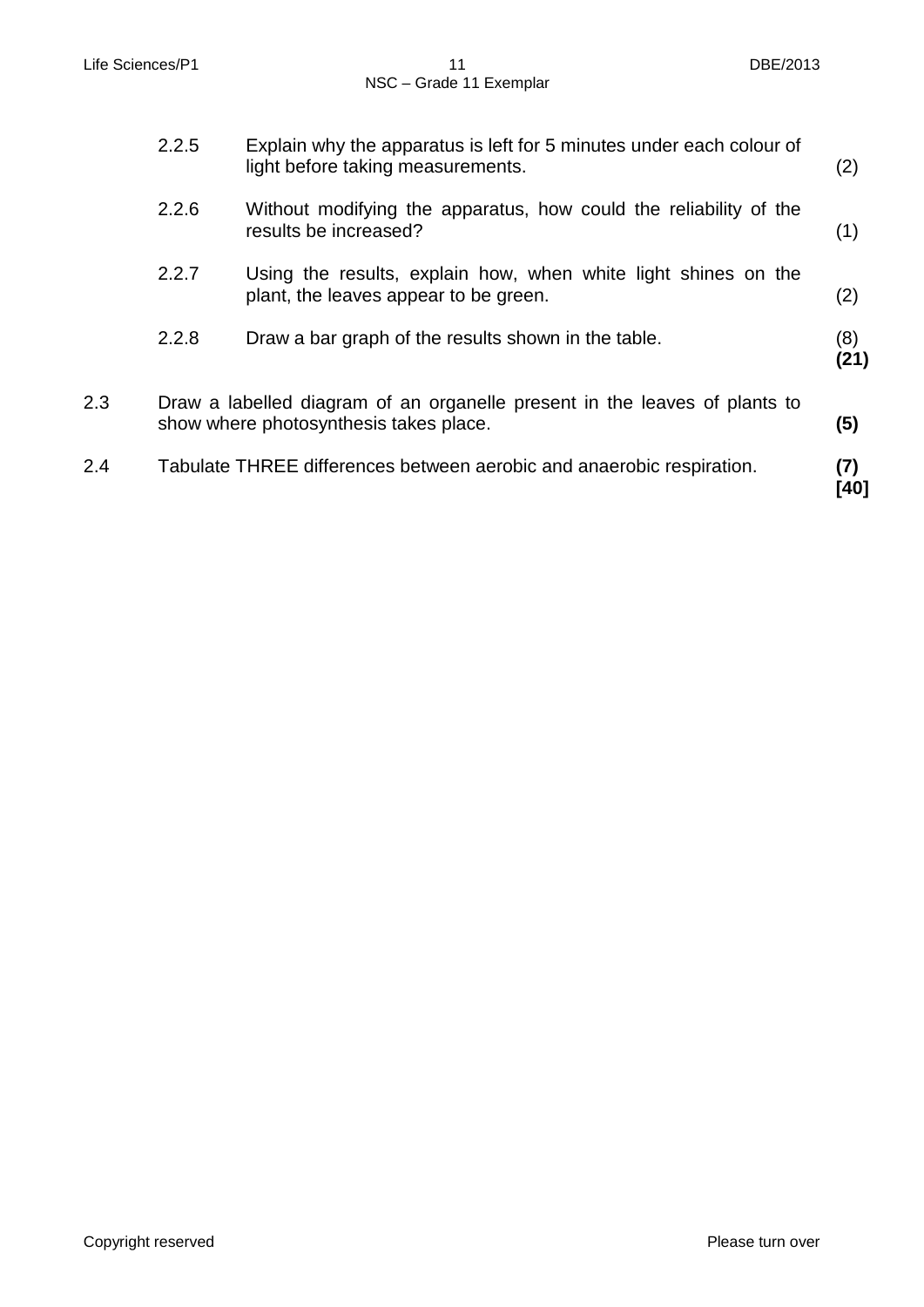# **QUESTION 3**

3.1 Study the diagram below and answer the questions that follow.



| 3.1.4 | Give THREE functions of the organ named in QUESTION 3.1.1. | (3)<br>(9) |
|-------|------------------------------------------------------------|------------|
|       | (a)<br>$rac{E}{F}$<br>(b)                                  |            |
| 3.1.3 | Give the function of each of the following parts:          |            |
| 3.1.2 | Identify region A and parts B and D.                       |            |
| 3.1.1 | Name the organ represented in the diagram.                 |            |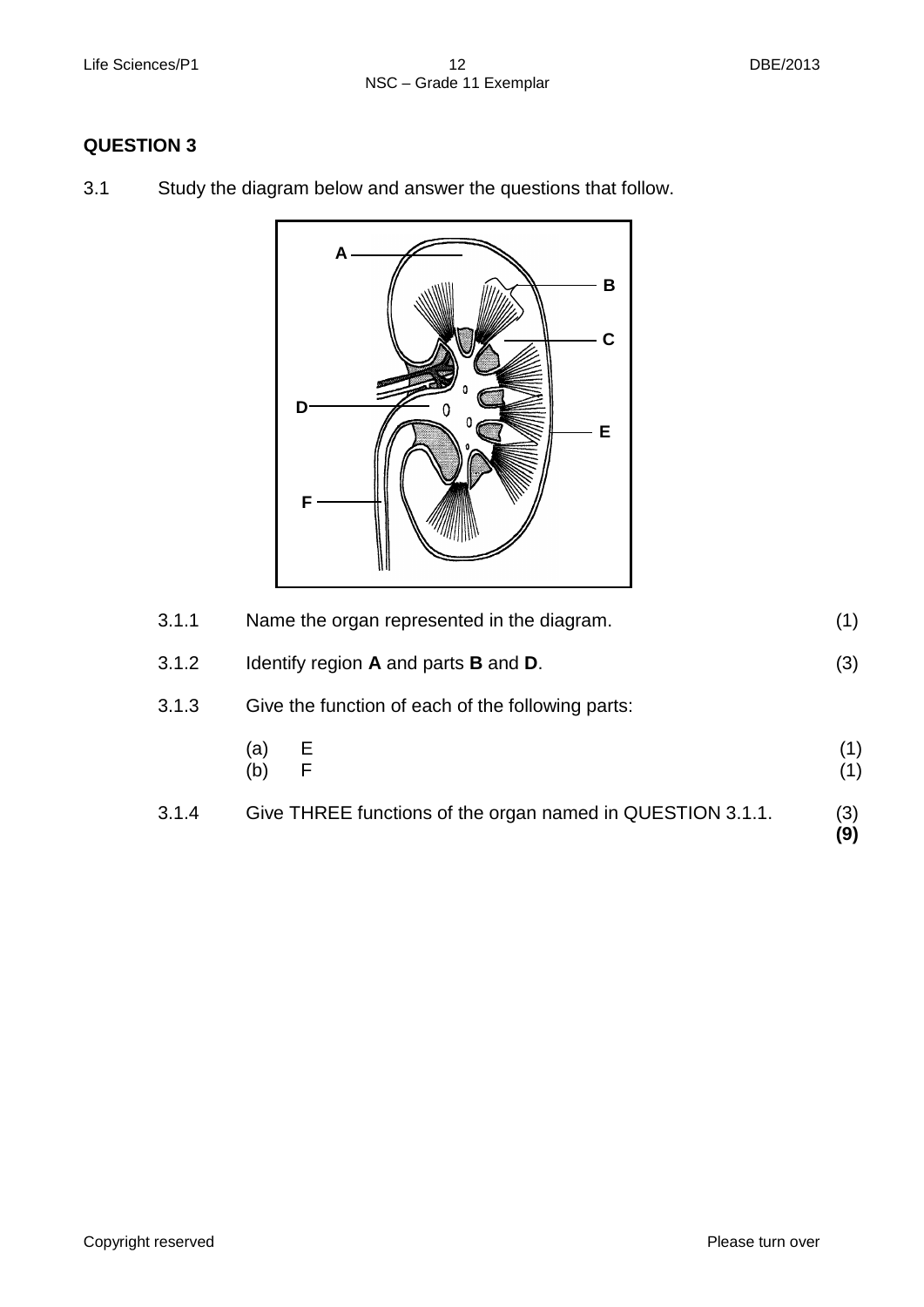3.2 Study the diagram below and answer the questions that follow.



| In which region of the kidney would you find this structure?                              | (1)        |
|-------------------------------------------------------------------------------------------|------------|
| Name the process in urine formation that occurs in this structure.                        | (1)        |
| Identify part <b>C</b> .                                                                  | (1)        |
| Describe TWO structural adaptations of part C for the process in<br>QUESTION 3.2.2 above. | (4)        |
| Part A is wider than part B. What is the importance of this?                              | (2)        |
| Name the hormone secreted when there is a shortage of water<br>in $Ar$ .                  | (1)        |
| Describe how the hormone named in QUESTION 3.2.6 plays its<br>role under such conditions. | (3)<br>13) |
|                                                                                           |            |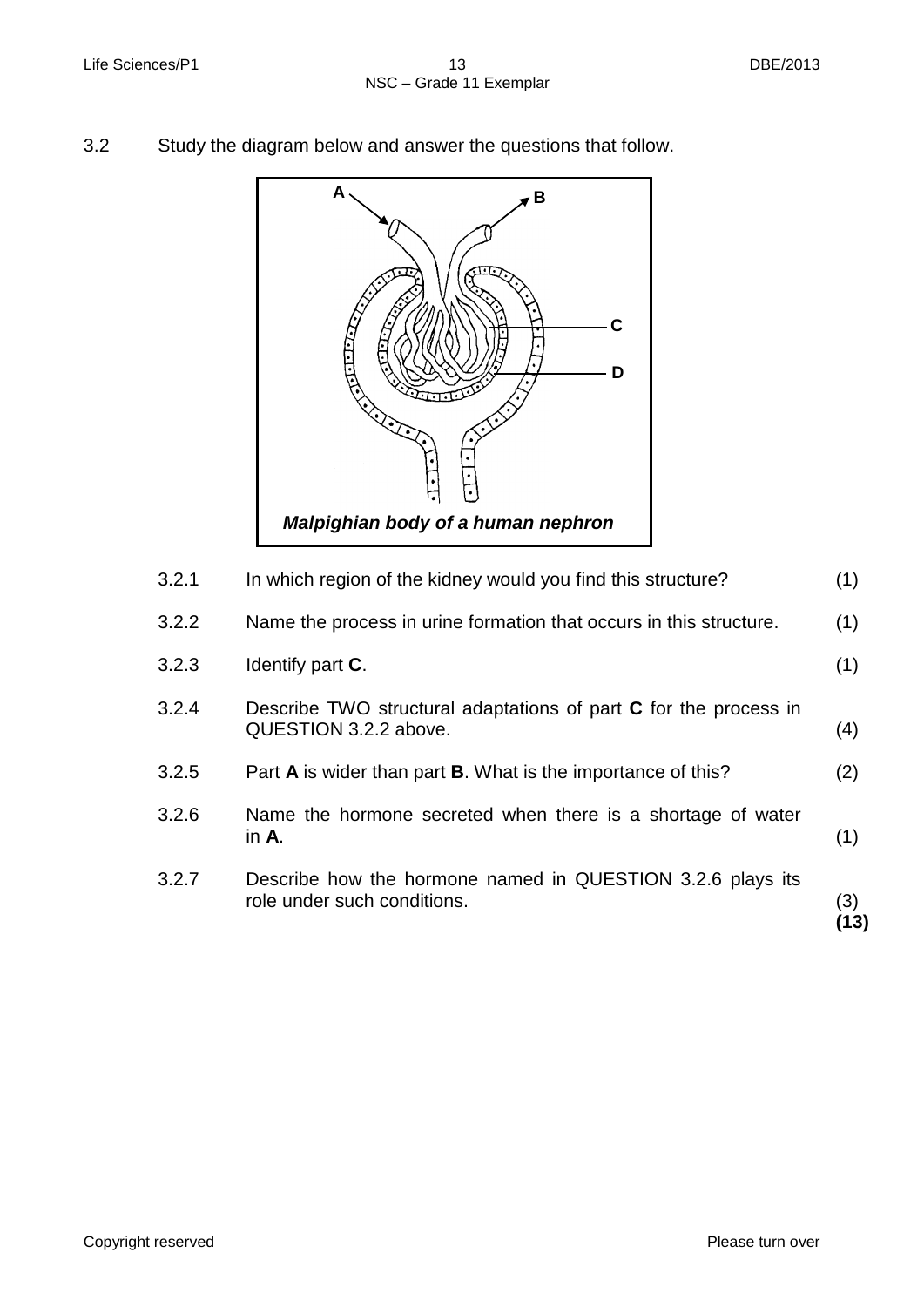3.3 GRAPH A below represents the number of bacteria in a growth culture over a period of time. GRAPH B shows changes in the human population size over a period of time.



Use GRAPH A to answer the following questions.

| 3.3.1                                          | During which period (A, B or C) did natality exceed mortality for<br>many hours?                                                 | (1) |
|------------------------------------------------|----------------------------------------------------------------------------------------------------------------------------------|-----|
| 3.3.2                                          | Account for the pattern of growth during Period B.                                                                               | (3) |
| Use GRAPH B to answer the following questions. |                                                                                                                                  |     |
| 3.3.3                                          | In what way is the growth of the human population similar to that of<br>the bacterial population?                                | (1) |
| 3.3.4                                          | Explain why it may take the human population longer to reach the<br>type of growth shown by the bacteria population in Period B. | (4) |
| 3.3.5                                          | State TWO precautionary measures which may be implemented in<br>South Africa to slow down the growth in the population.          | (2) |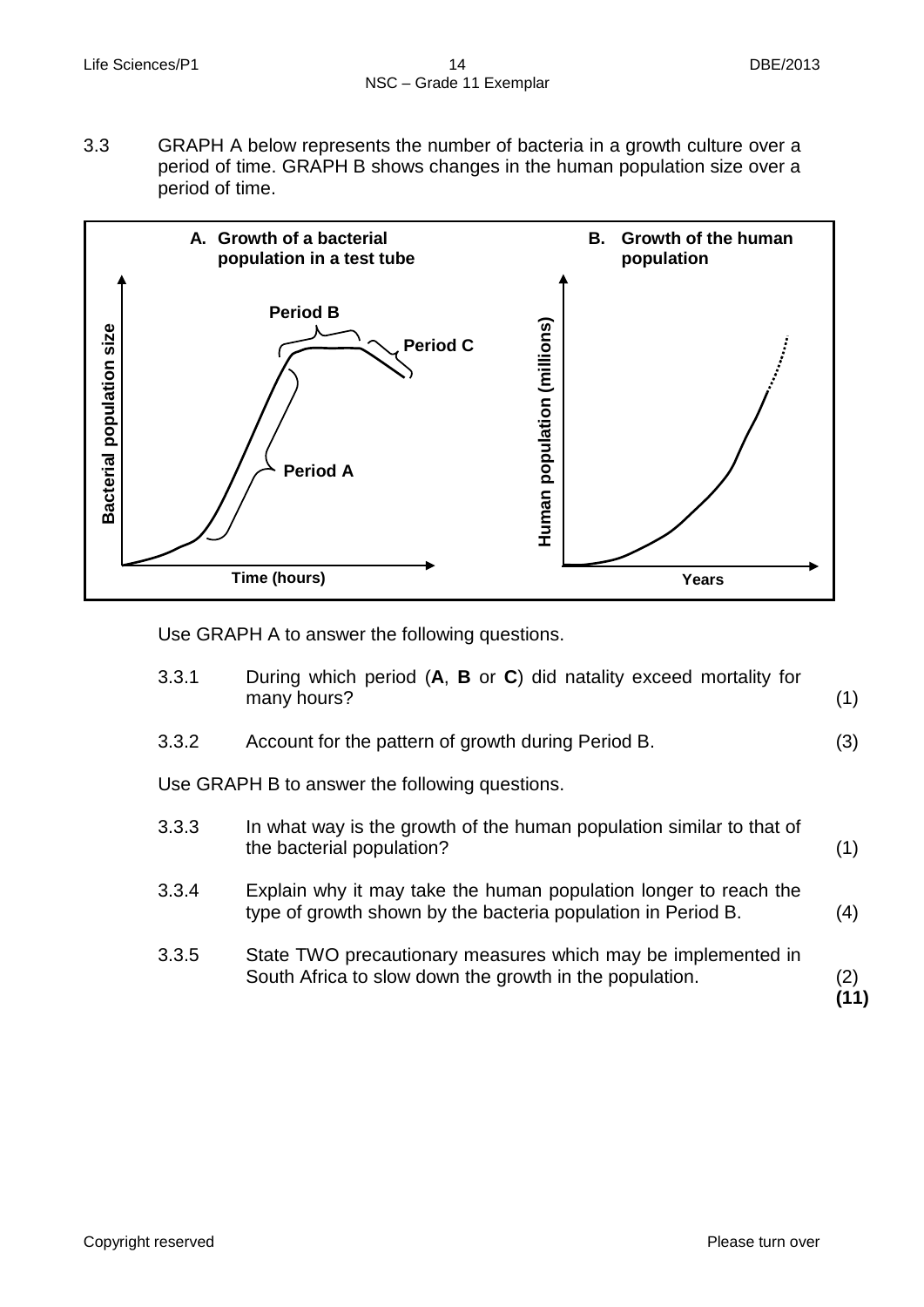3.4 The diagrams below represent the age distribution of the human population of a developed country and a developing country in one year at a certain time.



- 3.4.1 What percentage of the female population is aged between 5 and 9 years in Pyramid A? (1)
- 3.4.2 Which age group makes up exactly 5% percent of the male population in Pyramid A?
- 3.4.3 What percentage of the female population are aged 65 to 69 years in Pyramid B?
- 3.4.4 Which group (male or female) has the larger percentage reaching old age in Pyramid B? (1)
- 3.4.5 Which pyramid represents the population distribution of a developed country? (1)
- 3.4.6 Give TWO reasons for your answer to QUESTION 3.4.5.
- (2) **(7) [40]**

(1)

(1)

**TOTAL SECTION B: 80**